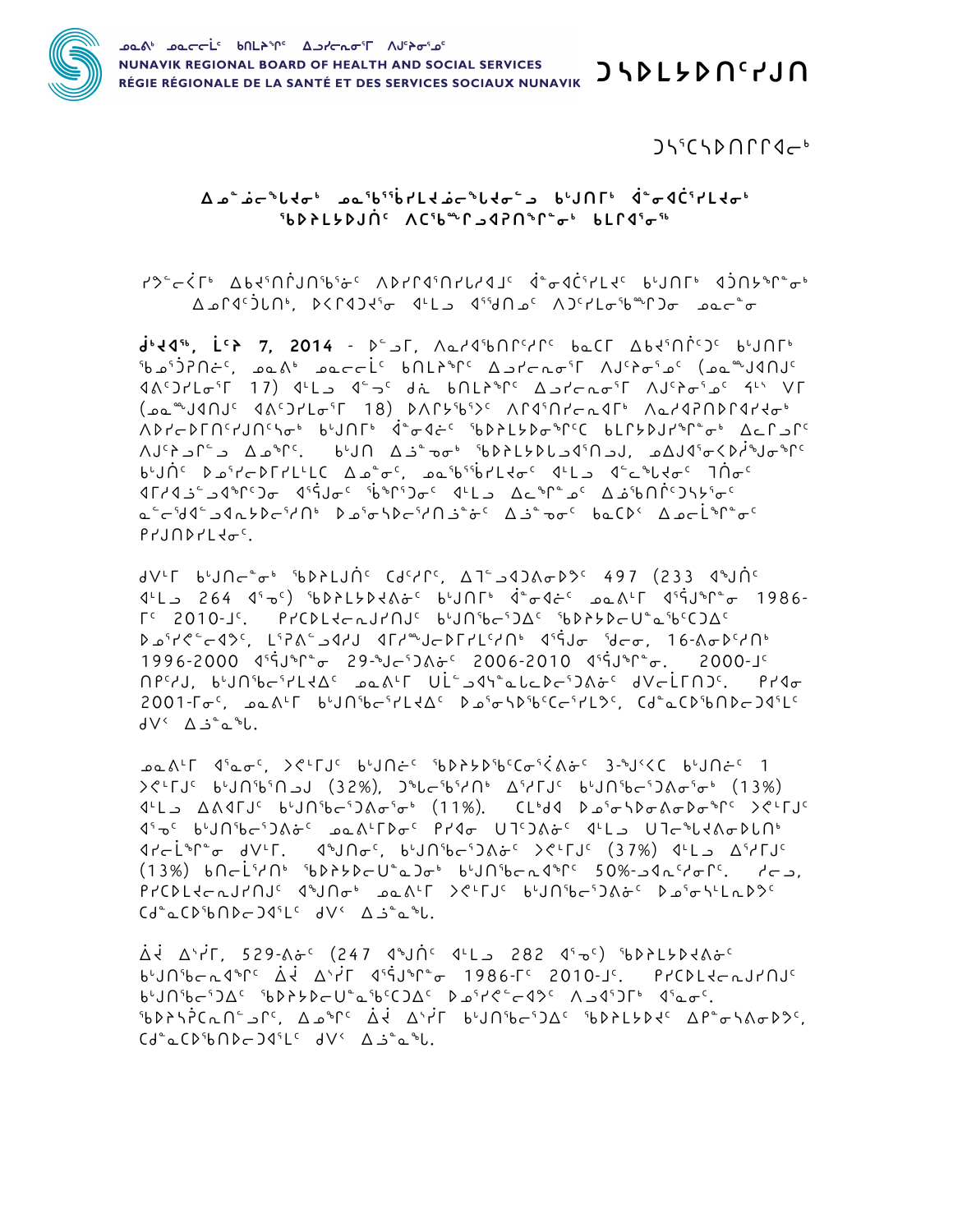Å₹ ∆<sup>\</sup>ŕΓ, 3 ჼᲮ▷ᲑᲧ�<del>ℴ</del>ˤK▷ჼᲮºC)<sup>ϲ</sup> ᲮᡃJՈჼᲮ⊂ʔႶ▷ơ ჼՐ ՟ơ ଏ°ჲ ჼՐ ՟ơ Ddଏ  $\triangle A$ 4TJ<sup>c</sup> (21%),  $\triangle^5$ itJ<sup>c</sup> (13%)  $4$ <sup>L</sup>L C<sup>6</sup>)TJ<sup>c</sup> (12%), C<sup>6</sup>)TJ<sup>c</sup> bun<sup>s</sup>bc<sup>5</sup>o<sup>-6</sup> 

6'JN`bc`JAo`o` C`JFJ` 2%-JA`~AoDP4``L. ><'FJ` (17%). 4`JND`  $\Delta$ bd<sup>®</sup>LC 'Po'r<sup>®</sup>LJ<sup>c</sup> (14%) d'L  $\Delta$ 'rIJ<sup>c</sup> (11%) b'JN'bc'JAo<sup>-c</sup> GBAYAGE ARE ARE CONSTRACT Ibad SPNDP4cIDAC FPcDFNStoSP AbditcPLdC bunc<sup>a</sup>ob bLCY'bPNDC4c"o" dV'L 4'L AJ4'L4" paA'L 4'' VL" dibd'

 $\Lambda \zeta^c - 4\Lambda C \mathfrak{d}^c \sigma^c \sigma^d \mathfrak{d}^d \mathfrak{d}^d \mathfrak{d}^c \mathfrak{d}^c \mathfrak{d}^c \mathfrak{d}^c \mathfrak{d}^c \mathfrak{d}^c \mathfrak{d}^c \mathfrak{d}^c \mathfrak{d}^c \mathfrak{d}^c \mathfrak{d}^c \mathfrak{d}^c \mathfrak{d}^c \mathfrak{d}^c \mathfrak{d}^c \mathfrak{d}^c \mathfrak{d}^c \mathfrak{d}^c \mathfrak{d}^c \$ didde bnLish of Astract find Vr. Aaddicpdin CL.a Jitibish'Sind January Jinder

• ለርჼኔჼበ۲᠊┙<sup>ჾ</sup> ΔϲჼჇґჼİϲჼႱՐጳჼႶርϷґԼ<del>ᡧ</del>ჾჼ ለJ<sup>ჺ</sup>ᲑϷႶჾჼ. ለϷґϲϷ୮Ⴖჼ*۲*᠊┙ჾ JANCD٬۲۹٬۵۹٬۱۵٬۰۴٬۴۵٬۵۰٬۵۲٬۵۷٬۵۴٬۵۴٬۵۴٬۵۸/۲۵/۲۵/۲۵/۵۸/۲۵/۵۸/۲۵/۵۸/۲۵/۵۸/۲۵/۵۸/۲۵/۵۸/۲۵/۵۸/۲۵/۵۸/۵۸/

 $bL\Gamma b$ <sup>5</sup>b<sup>5</sup> $\sigma\Gamma^b$  5be  $\Delta c$  $b$ u $c$ 5 $\sigma$  $\Gamma$ ,  $Lc$  $b$  $b$ u $c$  5 $c$  $b$  $d$  $c$  $n$  $b$  $c$  $b$  $d$  $b$  $c$  $b$  $c$  $b$  $c$  $b$ 

᠘ᠴᠨ*ᡃᡄ*᠊ᡅᢣ**ᢧ**᠑ᡰᡗ᠘ᢣᡗᠥᡃ᠂᠂᠆ᢗ᠌ᠮ᠋ᢩᠣ᠂᠂ᠿᠾ᠄ᢣᡘᢃ᠂ᢆᠥᡥ᠂᠘᠆*ᢥ*ᢀ᠋  $JPIL\sigma^bL\sigma^b$   $D^6bDQbJDJ\Gamma\sigma^b$   $\dot{A}^a\sigma$  $dPb^6CDJPD^a\Omega^c$   $dJ^6CDJ^a\Omega^c$  $\langle 1^c \rangle_1^{1}^{a} \gamma_1^{a} \gamma_2^{b} \gamma_2^{b} \gamma_3^{c} \gamma_4^{c} \gamma_5^{c} \gamma_6^{c} \gamma_5^{c} \gamma_6^{c} \gamma_7^{c} \gamma_8^{c} \gamma_9^{c} \gamma_9^{c} \gamma_9^{c} \gamma_9^{c} \gamma_9^{c} \gamma_9^{c} \gamma_9^{c} \gamma_9^{c} \gamma_9^{c} \gamma_9^{c} \gamma_9^{c} \gamma_9^{c} \gamma_9^{c} \gamma_9^{c} \gamma_9^{c} \gamma_9^{c} \gamma_9^{c} \gamma_9^{c} \$  $\Delta^2 \Delta^2 \sigma^4 \sigma^5 \Delta^2 \sigma^6 \sigma^6 \Delta^4 \sigma^6 \Delta^4 \sigma^6 \Delta^2 \sigma^6 \Delta^2 \sigma^6 \Delta^2 \sigma^6 \Delta^2 \sigma^6 \Delta^2 \sigma^6 \Delta^2 \sigma^6 \Delta^2 \sigma^6 \Delta^2 \sigma^6 \Delta^2 \sigma^6 \Delta^2 \sigma^6 \Delta^2 \sigma^6 \Delta^2 \sigma^6 \Delta^2 \sigma^6 \Delta^2 \sigma^6 \Delta^2 \sigma^6 \Delta^2 \sigma^6 \Delta^2 \sigma^6 \Delta^2 \sigma^6 \Delta^2 \sigma^6 \Delta^2 \sigma^6 \Delta^2 \sigma^6 \Delta^2 \sigma^6$ 

<sup>0</sup> ^ ADYCDEN<sup>c</sup>Y Jan<sup>a-</sup>D<sup>-</sup> Jang-11D<sup>5</sup>CD2<sup>c</sup> A ᠕ҩ᠘᠊ᡏ᠙᠐ᡒᢀ᠘ᡒᢀᡁ᠅ᡐ᠀᠐᠅ᡳ᠉᠐ᢣᡝᡲ᠕ᠾ᠕ᡗ᠅᠐᠐ᢣ᠈ᢞ᠖

ل د\_۵۲۱ و-۲°۲۱⁄ کے باہی میں کی جونکار کے عام کو (کارکو) کا کا کا کا کا کا کا کا ک

• AcCtDeinsC pati daispleting appiculed 17 dils 18

C<sup>+</sup>a AadRNDPCdrd<sup>s6</sup> Abdire bld<sup>s6</sup> aANaoiF<sup>6</sup> dtLa disprishNpcnroiF6 <sup>16</sup>0714'6' 47'-0' AD'-0' AD'-0' BA'Nr BA'N-0' BA'N-0' AD'-0' AD'-0'  $\Delta a^* \sigma^* \wedge \zeta^* \sigma^* \cap \Gamma^* b \sigma^* \cap \Gamma \rightarrow 0 \quad \text{and} \quad \Gamma^* \cap \Gamma^* b \sigma^* \wedge b \sigma^* \rightarrow 0 \quad \text{and} \quad \Gamma^* b \sigma^* \wedge b \sigma^* b \sigma^* \rightarrow 0 \quad \text{and} \quad \Gamma^* b \sigma^* \rightarrow 0 \quad \text{and} \quad \Gamma^* b \sigma^* \rightarrow 0 \quad \text{and} \quad \Gamma^* b \sigma^* \rightarrow 0 \quad \text{and} \quad \Gamma^* b \sigma^* \rightarrow 0 \quad \text{and} \quad \Gamma^* b \sigma^* \rightarrow$ CINJ⊆ bLՐሃ՟b՟bՈՐ໋~՟Ո౨Ր՟. bՈ~L՟YՈՒ. bٌCΓ Λ∝Y۹՟bՈՐ՟՟Ժ՟Խ bԿՈՐՒ Aم۵<sup>۲</sup> ۹<sup>۰</sup>۲۹۶۵۵۵۰ - ۲۵٬۵۷۴۵۵۰ - ۲۵٬۵۷۴۵۰ - ۲۵۶۵۴۵۵۰ - ۵۵۵۵ - ۵۵۵۵

bLC42r'b2°ao'Ch b'JNc°o' bLC5'b2Na4°Udo' 4'La

 $\Delta$ ے۲جمعے مو $\Delta$ گار کے دوستان کا استعمار کے دوستان کے دوستان کے دوستان کے دوستان کے دوستان کے دوستان کے دوستان کے د  $\frac{1}{2}$   $\frac{1}{2}$   $\frac{1}{2}$   $\frac{1}{2}$   $\frac{1}{2}$   $\frac{1}{2}$   $\frac{1}{2}$   $\frac{1}{2}$   $\frac{1}{2}$   $\frac{1}{2}$   $\frac{1}{2}$   $\frac{1}{2}$   $\frac{1}{2}$   $\frac{1}{2}$   $\frac{1}{2}$   $\frac{1}{2}$   $\frac{1}{2}$   $\frac{1}{2}$   $\frac{1}{2}$   $\frac{1}{2}$   $\frac{1}{2}$   $\frac{1}{2}$  SbPPLaSJSANDPL2C CLSPL DSbDDds duchLdscanners. • ٨١٢-١٢٩٢٩-٩ ٩٥٠٤١٤ ماركان ماركان بالمحمول بالمحمول المحمول المحمول المحمول المحمول المحمول المحمول المحمول ا

 $AC^c$   $CA^d$   $AC^b$  $CD^b$  $CD^b$   $DC^c$  $CD^c$   $DC^c$  $CD^c$   $CD^c$  $CD^c$  $CD^c$ 

 $baCcL$   $bU0$ <sup> $bc3c$ </sup>  $bD2LJ0c$   $\Lambda$ <sup>2</sup> $CLc1c3c$ 

ADYPIA CLA OF ALLS JALASOCPIOST ACSPYSTS ACOYPALLYS AJ٬ مونه ها ده موند الم المعرف المعرفين المعرفين المعرفين المعرفين المعرفين المعرفين المعرفين المعرف

ـەھ ئام AD۲-D۲N۲ مۇ ھەرەبەلەرە ئەن ئەن ئەن ئەن ئەھمە

 $d^{\circ} \sigma$ 4 $d^{\circ}$ CD $C^{\circ}$ ) $\sigma^{\circ}$  bunsheirless of

 $CL^{\circ}$   $\alpha$   $\Lambda \alpha$   $d^{\circ}CDd^{\circ}$   $\Lambda \Lambda^{\circ}bc^{\circ} \Pi^{\prime}c^{\circ}bd^{\circ}$   $Ld\sigma^{\circ}b$ :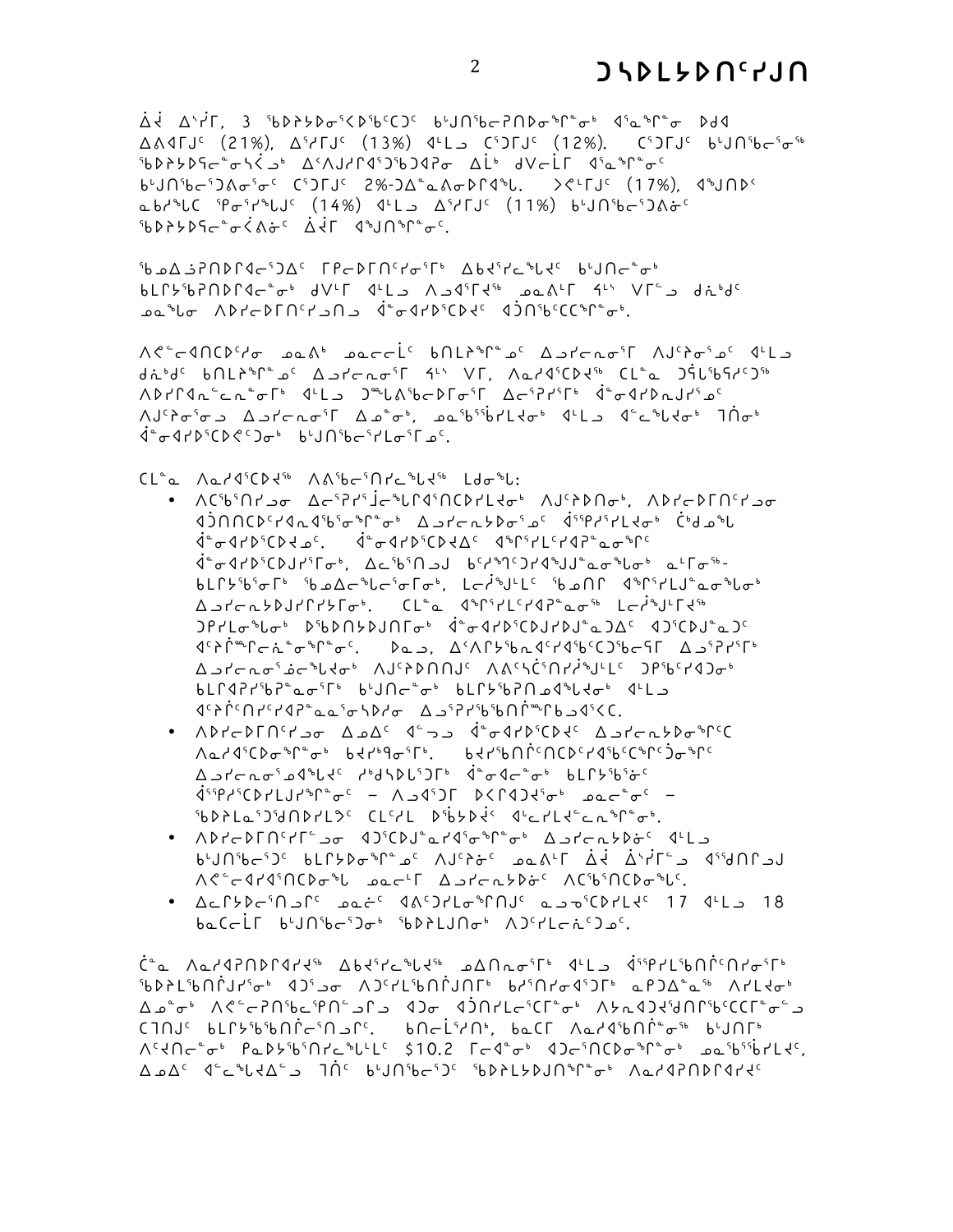$\check{C}^c \wr \Box^s U \supset \Delta \subset P^c \wr \sigma \quad \Lambda \triangleright \sigma \subset^s \sigma^s \quad \Delta \supset^c P \wr^c I \supset \Delta \subset^s \iota \Lambda C \triangleright \Gamma \lhd^c I \wr I \prec \sigma^s \quad bL \Gamma \not \vdash^c b P \wr^c \sigma^s$ . که ۵-۲۵۲۵۴۵۶۵۴۵ ۸/۱٬۱۵٬۲۸۴ د کونج۵ که ۵۰ د ۲۵٬۶۵۸۶۰ ک

Jijor Ashari A Charlon A Charlo C Charlon C Charlon A Charlon Jamas January Jamas Charlon A Charlon A  $4^{\circ}$ C  $\sigma$ <sup>5</sup> 14  $\sigma$  3  $\sigma$  3  $\sigma$  45  $\sigma$  3  $\sigma$  14  $\sigma$  14  $\sigma$  14  $\sigma$  14  $\sigma$  14  $\sigma$  15  $\sigma$  14  $\sigma$  15  $\sigma$ ■∆⊆۵σινιγε 2011-ზJN° JD (απολογιγε ΔΣΟΛιγιγε \*ιλο<sup>ι β</sup>ιλοι د کد(ח'یوزمر) ترکیب «الحرار» (προς εναινικον) د المنظر المنظر د المنظر الحرار المنظر ا AD۲cD۲N۲۲۰۴۴ b۴JN۹bc۹J۲ ۹b۵c-۱۴۲۰۵۰۵٬۲۲۲۰۰۰ Č۴J۹ b۵C۲ ـه۵<sup>۶</sup>و<sup>۶</sup>۶۰ که ۲۰ که ۲۰ که ۲۰ که ۲۰ که ۲۰ که ۲۰ که ۲۰ که ۲۰ که ۲۰ که ۲۰ که ۲۰ که ۲۰ که ۲۰ که ۲۰ که ۲۰ که ۲۰ که ـه") ، كمركانها كمانا كمانا المالي المالي المالي المالي المالي المالي المالي المالي المالي المالي ال  $\langle \sigma^{\mu} \sigma^{\nu} L J \cap \sigma^{\nu} L J \cap \sigma^{\nu} L J \cap \sigma^{\nu} L J \cap \sigma^{\nu} L J \cap \sigma^{\nu} L J \cap \sigma^{\nu} L J \cap \sigma^{\nu} L J \cap \sigma^{\nu} L J \cap \sigma^{\nu} L J \cap \sigma^{\nu} L J \cap \sigma^{\nu} L J \cap \sigma^{\nu} L J \cap \sigma^{\nu} L J \cap \sigma^{\nu} L J \cap \sigma^{\nu} L J \cap \sigma^{\nu} L J \cap \sigma^{\nu} L J \cap \sigma^{\nu} L J \cap \sigma^{\nu} L J \cap \sigma^{\nu} L J \cap \sigma$  $\Lambda$ ar'b $\Lambda$ c)  $\Lambda$ a 1933  $\Lambda$ a  $\Lambda$ c)  $\Lambda$ aribiidi aa  $\Lambda$ c) 10  $\Lambda$ c) 10  $\Lambda$ c).

ב חברו של הירשי לינורי של היום לאחר היו לא היה משלינות ה-15 המשלינור ה-18 היה לא היה היה היה לא היה ה ےمم''ه''فالہ اور لکے مطرف اور اس کے است میں اس اس میں اس اور اس اس اور اس اس اور اس اور اس اور اس اور اس اور ا DSbcDSJS6 = Adsbc C dsLdssbs JsLcd. dsspdsrLLCdPN ps. SbDPL5Ddos €LՐ⊁ჼᲮʔՈ ك` ∧J٬ԴÞՈჼᲮՂ۲ل ده مارا ده كه در هارد كورا در المارور وبا∩۲۰ <sup>1</sup>b-<sup>1</sup>02110pm - "AaddPrPLdrdd" ("an)<sup>c</sup> 2Pb+) AbraphOrddd" ჼᲮឹ ᲮLՐ*ᢣჼ*Ხჼ<del>ჿ</del>ჾჼ ለርჼᲮჼႶ۲ჾჼჾჼ ΔឹჼჇґ<sup></sup>ჼႱჾჼ ΔʹΛՐ*ኦჼ*ᲮჼґϤჾჼᲫჼ A الله عشر من الله عنه من الله عليه من الله عنه الله عنه الله عنه الله عنه عنه عنه عنه عنه عنه من ال  $4L - bc$ 

## **Ab عمددان Adiral Strate Continue is an Adirect** Ademonian Control 17)

عقمه عقددأن 10/1416 كفئوم 10×10 كالمحمولة المحاوية معامراتهم من المحكم المعامر ש∆CD۲L<sup>c</sup>/σ 1978-**Γ 4<sup>L</sup>' V 4LL** dV' Ci5<sup>s</sup>LC d<sup>s</sup>PibNP<sup>+</sup>σ<sup>s</sup>LJ<sup>c</sup>. bLC5'bn4c' Aj'alc'14'bo dV' pa'bo' NN'CDILET' pa"J4F 55 Δb<sup>s</sup>li<sup>2</sup> (الحادية) المعامل الكلمة المعاملة المعاملة المعاملة المعاملة المعاملة المعاملة المعاملة ا 

## $15 - 6$  di bnth<sup>\$</sup>r<sup>c</sup>  $\Delta$ <sub>2</sub> derete<sup>5</sup> AJ<sup>2</sup> de<sup>4</sup> de<sup>4</sup>J40J<sup>c</sup> 18)

 $4^{\circ}$ ى جانا المسلم المسلم المسلم المسلم المسلم المسلم المسلم المسلم المسلم المسلم المسلم المسلم المسلم المسلم المسلم المسلم المسلم المسلم المسلم المسلم المسلم المسلم المسلم المسلم المسلم المسلم المسلم المسلم المسلم المس <u> A ocnoir Jiblihor, blftibredor idedarididae diddi oocalio di</u> 

## beCL APSUULO PAUUL, POSSUS

**be CF** Abd<sup>5</sup> O<sup>c</sup> b<sup>u</sup>JOF<sup>6</sup> (3cd o<sup>5</sup>) PO = Canadian Partnership Against Cancer Aمذكرة Addolpt b - Anddolpt Addolpt Addolpt Anddolpt B - Anddolpt B - Anddolpt Addolpt Addolpt Addolpt A